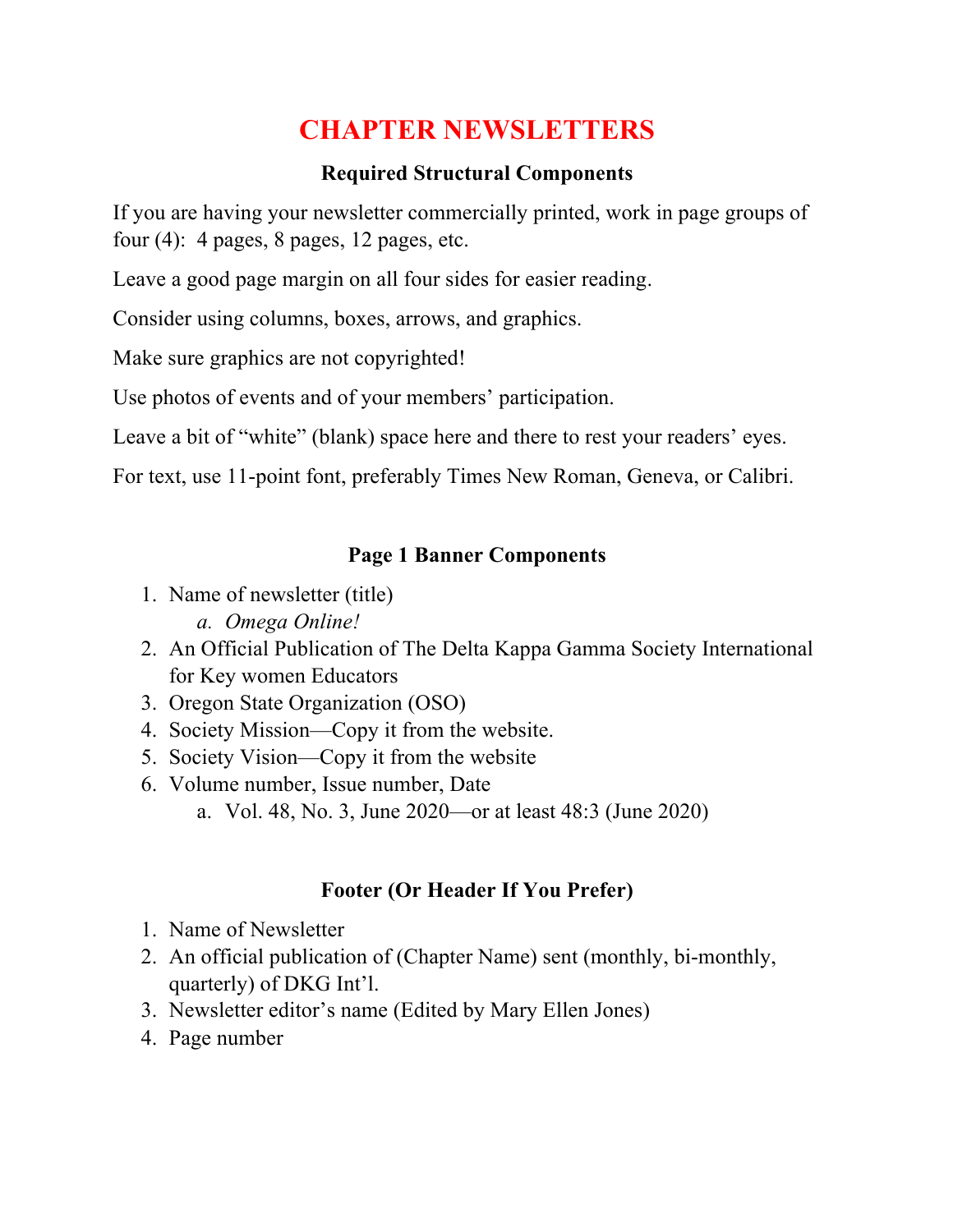#### **Back Page / Last Page Only**

Whether or not you are mailing printed copies, on the back page include a return address for your chapter.

Leave room for a name/address sticker for those you do mail to members who have no computer access.

Add a square for a stamp as a good reminder.

#### **CONTENT**

#### **Plagiarism**

Avoid plagiarizing. Watch this short video from International as a reminder:

https://www.powtoon.com/embed/ce7mJngrXxB/ *Is It Right to Copy That?* (for webmasters and editors) 4 min. video

- 1. If you want more, the Internet has 51,200,000 sites at your fingertips.
- 2. If your chapter keeps handouts, I did one on Plagiarism at a state meeting about five years ago that summarized recommendations from International Office and many other sources. Or ask me for a copy: cwmueller33@gmail.com
- 3. Remember: Photos, things on websites, published articles, music, graphics, and MUCH more are all automatically copyrighted, so use a recommended website for free to use materials, such as Pixabay for graphics and photos.
- 4. Doing photos of your members? Be sure each person pictured has filed a **Media Permission Form** with Bonita Fillmore, our Administrative Secretary. The form is readily available on the Oregon website at https://dkgoregon.weebly.com/uploads/8/4/3/3/84337872/media\_permission form.pdf (You will see this again later; it's important!)
- 5. Photos of community members, fellow teachers, students? Same thing, same form. Permission is needed to use the image.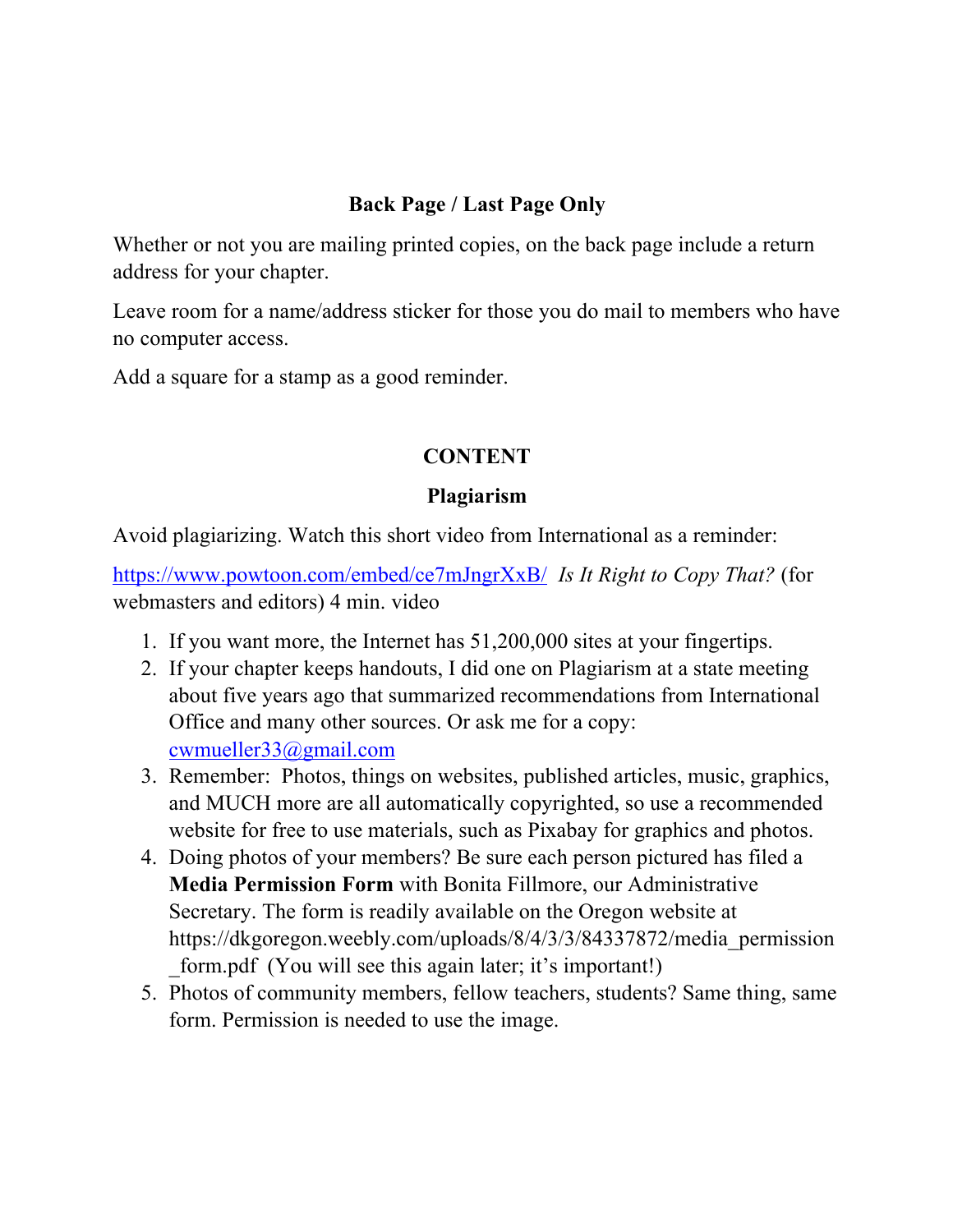## **Articles**

Have your chapter decide what type of content it wishes to publish. For example:

- Upcoming meetings, both local and state
- **Do send at least a couple of sentences of Chapter Chatter so everyone can share what you are doing.**
- Speakers (and a short biography of their qualifications)
- Events (Scholarship or grant presentations. Are you inviting the winners to your chapter meeting?)
- Fundraisers (bingo nights, dinners, yard sales, teas, conservation work...)
- Public works that support your community—Little Free Libraries, Building Early Academic Readiness programs, donations to community groups such as our 2019 Les Schwab Diaper Drive, Food Bank work. Christmas baskets, adopting a Christmas family . . .
- Chapter work to support International Work and Projects: Support for Early-Career Educators, Schools for Africa, World Fellowships, International Emergency Fund, DKGSI Educational Foundation
- How about having your committees each report on their actions that month?
- A message from your chapter president should go in each newsletter.
- Photos of members at work, at meals, at meetings, and at play.
- Honor advanced or initial degrees.
- Honor family events of members: Marriages, births, retirements, graduations, adoptions, deaths, promotions, changes in assignment (from 5th grade to middle school, for example), recognition for a job well done in the community, degrees achieved . . . )
- What did you do this summer? What are you plans for spring break?
- What did you do during the COVID-19 pandemic?
- Inductions of new members
- Request for officer candidates, info on each one, then installation of officers
- Guests / Prospective members
- Nominations Committee recommendations for officers
- Membership Committee suggestions for new members
- Programs that support one or more of the Seven Principles of DKG: How about this one? *To inform the membership of current economic, social, political, and educational issues, so that they may participate effectively in*